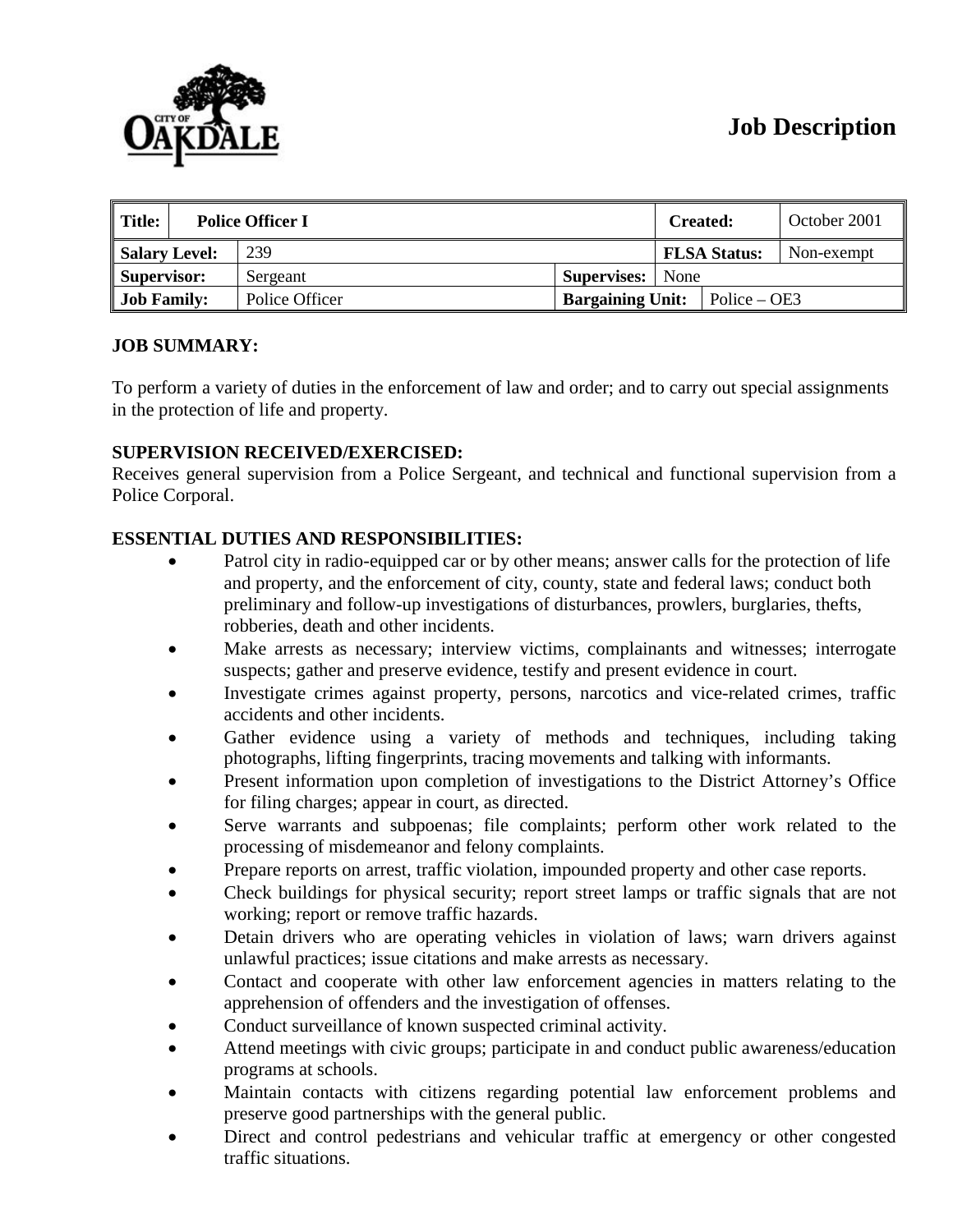- May assist in training new officers in areas such as traffic enforcement, safety, report writing and policy procedures.
- May be assigned to work special areas such as drug enforcement, schools, traffic, canine, or other assignments.
- Attend meetings, seminars and training sessions as assigned.
- Perform related duties as assigned.

#### **QUALIFICATIONS:**

To perform this job successfully, an individual must be able to perform each essential duty satisfactorily. The requirements listed below are representative of the knowledge, skill, and/or ability required. Reasonable accommodations may be made to enable individuals with disabilities to perform the essential functions.

#### **ABILITY TO:**

- Observe accurately and remember faces, numbers, incidents, and place.
- Use and care for firearms, electrical control devices (taser), chemical agents and impact weapons.
- Think logically and act quickly in emergencies, and judge situations and people accurately.
- Learn, understand and interpret laws and regulations.
- Meet the physical requirements established by the Department.
- Drive and handle a police vehicle under emergency, high-speed situations.
- Prepare and make presentations related to law enforcement efforts in the community.
- Communicate clearly and concisely, both orally and in writing.
- Establish and maintain effective working relationships with those contacted in the course of work

#### **KNOWLEDGE OF:**

- Police methods and procedures, including patrol, crime prevention, traffic control, investigation, and identification techniques.
- Criminal law and criminal procedure with particular reference to the apprehension, arrest, and custody of persons committing misdemeanors and felonies.
- Rules of evidence pertaining to the search and seizure and the preservation of evidence.
- Offensive and defensive weapons terminology and theory.
- Principles and practices of self-defense.
- Interviewing and interrogation techniques.
- Pertinent laws, codes, regulations and statues.
- City geography, noting streets, building locations.
- First aid techniques.

#### **EDUCATION and/or EXPERIENCE:**

High School graduation (GED) equivalent acceptable). Completion of 30 college units or honorable discharge from U.S. Armed Forces desirable.